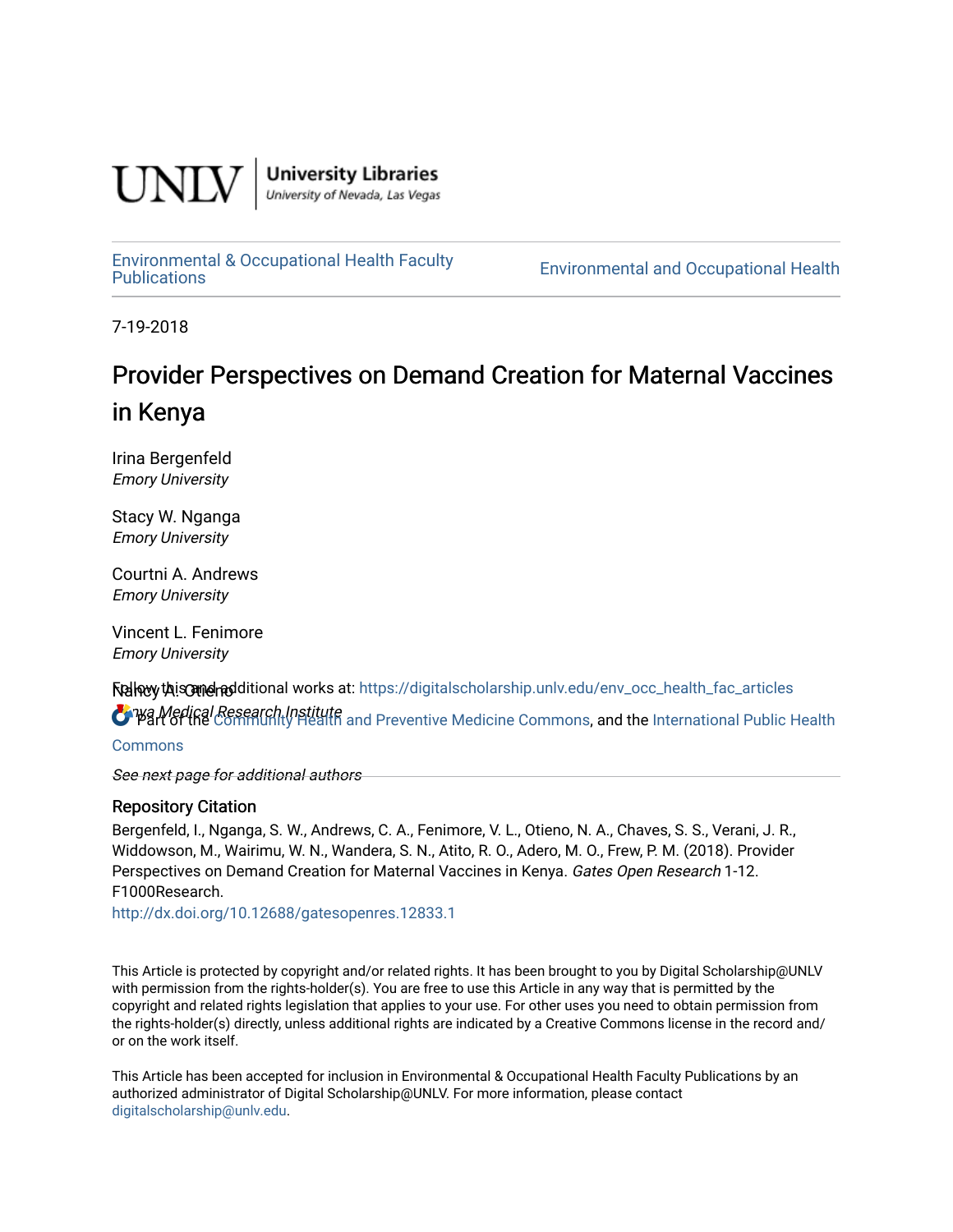# Authors

Irina Bergenfeld, Stacy W. Nganga, Courtni A. Andrews, Vincent L. Fenimore, Nancy A. Otieno, Sandra S. Chaves, Jennifer R. Verani, Marc-Alain Widdowson, Winnie N. Wairimu, Susan N. Wandera, Raphael O. Atito, Maxwell O. Adero, and Paula M. Frew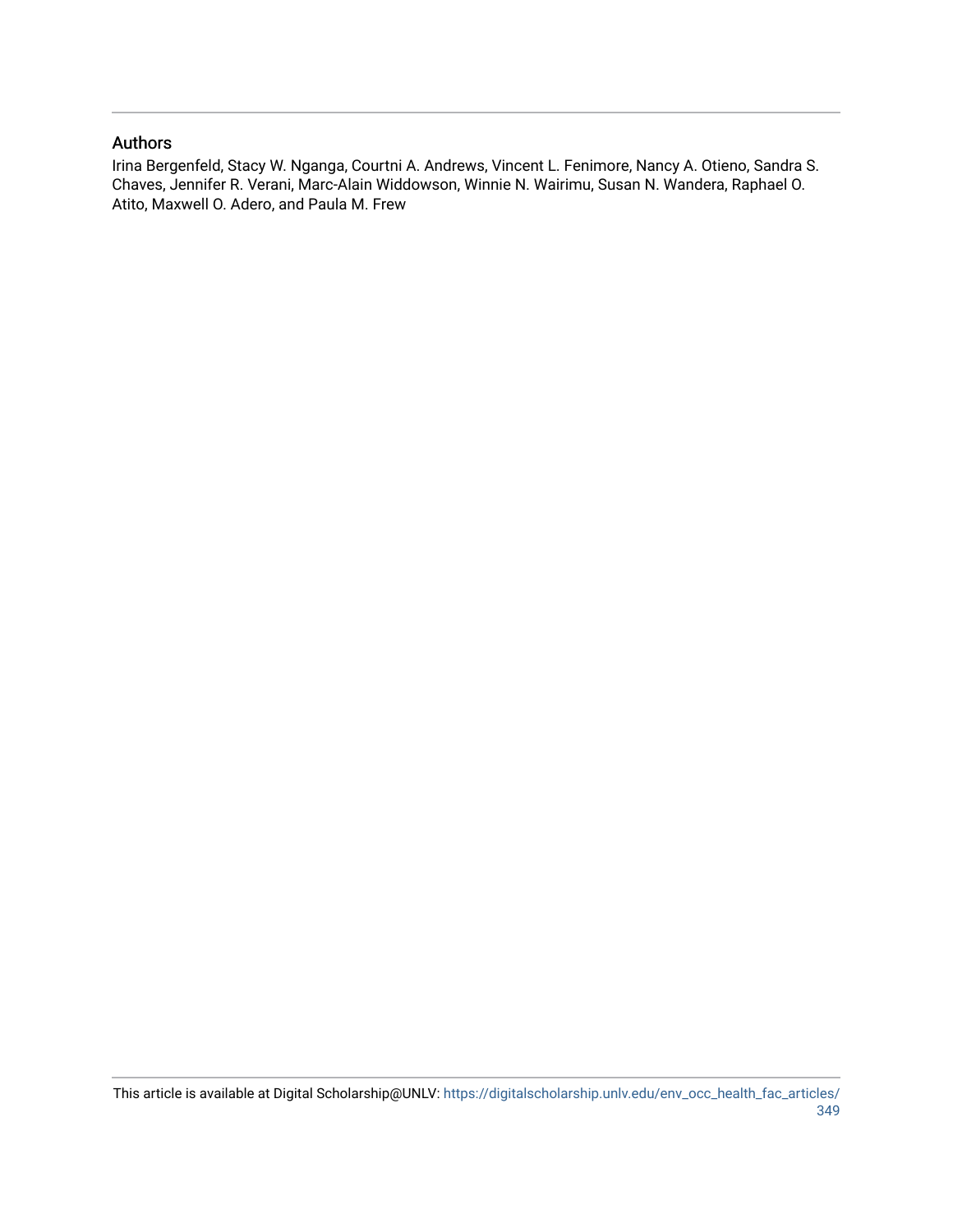# Check for updates

## RESEARCH ARTICLE

# **[Provider perspectives on demand creation for maternal vaccines](https://gatesopenresearch.org/articles/2-34/v1) [in Kenya](https://gatesopenresearch.org/articles/2-34/v1) [version 1; peer review: 2 approved]**

# Irina Bergenfeld <sup>1</sup>D<sup>1</sup>, Stacy W. Nganga<sup>1</sup>, Courtni A. Andrews<sup>1</sup>, Vincent L. Fenimore<sup>1</sup>, Nancy A. Otieno<sup>2,3</sup>, Andrew D. Wilson<sup>1</sup>, Sandra S. Chaves<sup>4</sup>, Jennifer R. Verani<sup>3</sup>, Marc-Alain Widdowson<sup>3</sup>, Winnie N. Wairimu<sup>2</sup>, Susan N. Wandera<sup>2</sup>, Raphael O. Atito<sup>2</sup>, Maxwell O. Adero<sup>2</sup>, Paula M. Frew<sup>1,5,6</sup>, Saad B. Omer<sup>1,7,8</sup>, Fauzia A. Malik<sup>1</sup>

<sup>1</sup>Hubert Department of Global Health, Emory University, Atlanta, GA, 30322, USA

- <sup>2</sup>Division of Global Health, Kenya Medical Research Institute, Kisumu, Kenya
- $^3$ Division of Global Health Protection, Centers for Disease Control and Prevention, Kenya Office, Nairobi, Kenya
- <sup>4</sup>National Center for Immunization and Respiratory Diseases, Centers for Disease Control and Prevention, Kenya Office, Nairobi, Kenya
- <sup>5</sup>Division of Infectious Diseases, Emory University, Atlanta, GA, 30322, USA
- $\rm ^6$ Department of Behavioral Science and Health Education, Emory University, Atlanta, GA, 30322, USA
- <sup>7</sup>Department of Epidemiology, Emory University, Atlanta, GA, 30322, USA
- <sup>8</sup>Department of Pediatrics, Emory University, Atlanta, GA, 30322, USA

**First published:** 19 Jul 2018, **2**:34 ( [https://doi.org/10.12688/gatesopenres.12833.1\)](https://doi.org/10.12688/gatesopenres.12833.1) **Latest published:** 19 Jul 2018, **2**:34 ( [https://doi.org/10.12688/gatesopenres.12833.1\)](https://doi.org/10.12688/gatesopenres.12833.1) **v1**

### **Open Peer Review**

#### **Abstract**

**Background***.* Expansion of maternal immunization, which offers some of the most effective protection against morbidity and mortality in pregnant women and neonates, requires broad acceptance by healthcare providers and their patients. We aimed to describe issues surrounding acceptance and demand creation for maternal vaccines in Kenya from a provider perspective.

**Methods***.* Nurses and clinical officers were recruited for semi-structured interviews covering resources for vaccine delivery, patient education, knowledge and attitudes surrounding maternal vaccines, and opportunities for demand creation for new vaccines. Interviews were conducted in English and Swahili, transcribed verbatim from audio recordings, and analyzed using codes developed from interview guide questions and emergent themes.

**Results***.* Providers expressed favorable attitudes about currently available maternal immunizations and introduction of additional vaccines, viewing themselves as primarily responsible for vaccine promotion and patient education. The importance of educational resources for both patients and providers to maintain high levels of maternal immunization coverage was a common theme. Most identified barriers to vaccine acceptance and delivery were cultural and systematic in nature. Suggestions for improvement included improved patient and provider education, including material resources, and community engagement through religious and cultural leaders.

**Conclusions***.* The distribution of standardized, evidence-based print

materials for patient education may reduce provider overwork and facilitate

**Reviewer Status ↓** 

|                          | <b>Invited Reviewers</b> |        |  |  |  |
|--------------------------|--------------------------|--------|--|--|--|
|                          | 1                        | 2      |  |  |  |
| version 1                |                          |        |  |  |  |
| published<br>19 Jul 2018 | report                   | report |  |  |  |

- **Paul A. Freeman**, Independent Consultant, 1 Seattle, USA University of Washington, Seattle, USA
- 2 **Clare L. Cutland U.**, University of the Witwatersrand, Johannesburg, South Africa Chris Hani Baragwanath Hospital, Johannesburg, South Africa Chris Hani Baragwanath Hospital, Johannesburg, South Africa

Any reports and responses or comments on the article can be found at the end of the article.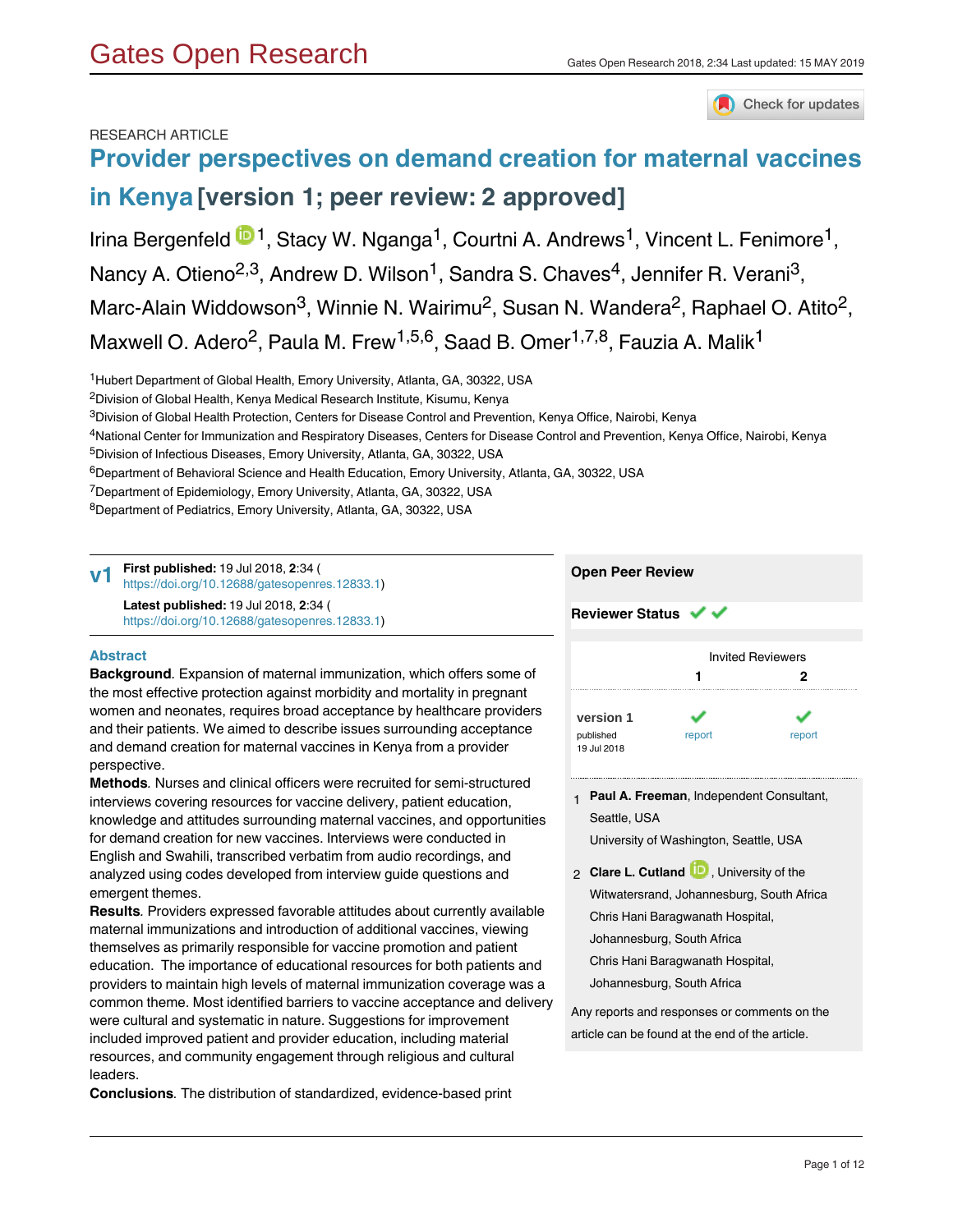materials for patient education may reduce provider overwork and facilitate in-clinic efforts to inform women about maternal vaccines. Continuing education for providers should address communication surrounding current vaccines and those under consideration for introduction into routine schedules. Engagement of religious and community leaders, as well as male decision-makers in the household, will enhance future acceptance of maternal vaccines.

#### **Keywords**

Maternal Immunization, Maternal and Child Health, Health Care Providers, Kenya, Developing Countries

#### **Corresponding author:** Irina Bergenfeld (ibergen@emory.edu)

**Author roles: Bergenfeld I**: Conceptualization, Formal Analysis, Validation, Writing – Original Draft Preparation, Writing – Review & Editing; **Nganga SW**: Conceptualization, Formal Analysis, Writing – Review & Editing; **Andrews CA**: Conceptualization, Formal Analysis; **Fenimore VL**: Formal Analysis, Writing – Original Draft Preparation; **Otieno NA**: Conceptualization, Data Curation, Project Administration, Supervision, Writing – Review & Editing; **Wilson AD**: Project Administration, Supervision, Writing – Review & Editing; **Chaves SS**: Writing – Review & Editing; **Verani JR**: Writing – Review & Editing; **Widdowson MA**: Writing – Review & Editing; **Wairimu WN**: Investigation; **Wandera SN**: Investigation; **Atito RO**: Investigation; **Adero MO**: Data Curation; **Frew PM**: Formal Analysis, Writing – Review & Editing; **Omer SB**: Conceptualization, Funding Acquisition, Supervision, Writing – Review & Editing; **Malik FA**: Conceptualization, Formal Analysis, Funding Acquisition, Investigation, Methodology, Supervision

**Competing interests:** This study received research funding from the Bill and Melinda Gates Foundation. SBO serves as a consultant to the Bill and Melinda Gates Foundation, and receives compensation for these services. The terms of this arrangement have been reviewed and approved by Emory University in accordance with its conflict of interest policies.

**Grant information:** This work was supported by the Bill and Melinda Gates Foundation [OPP1120377]. *The funders had no role in study design, data collection and analysis, decision to publish, or preparation of the manuscript.*

**Copyright:** © 2018 Bergenfeld I *et al*. This is an open access article distributed under the terms of the [Creative Commons Attribution Licence](http://creativecommons.org/licenses/by/4.0/), which permits unrestricted use, distribution, and reproduction in any medium, provided the original work is properly cited.

**How to cite this article:** Bergenfeld I, Nganga SW, Andrews CA *et al.* **Provider perspectives on demand creation for maternal vaccines in Kenya [version 1; peer review: 2 approved]** Gates Open Research 2018, **2**:34 (<https://doi.org/10.12688/gatesopenres.12833.1>)

**First published:** 19 Jul 2018, **2**:34 [\(https://doi.org/10.12688/gatesopenres.12833.1\)](https://doi.org/10.12688/gatesopenres.12833.1)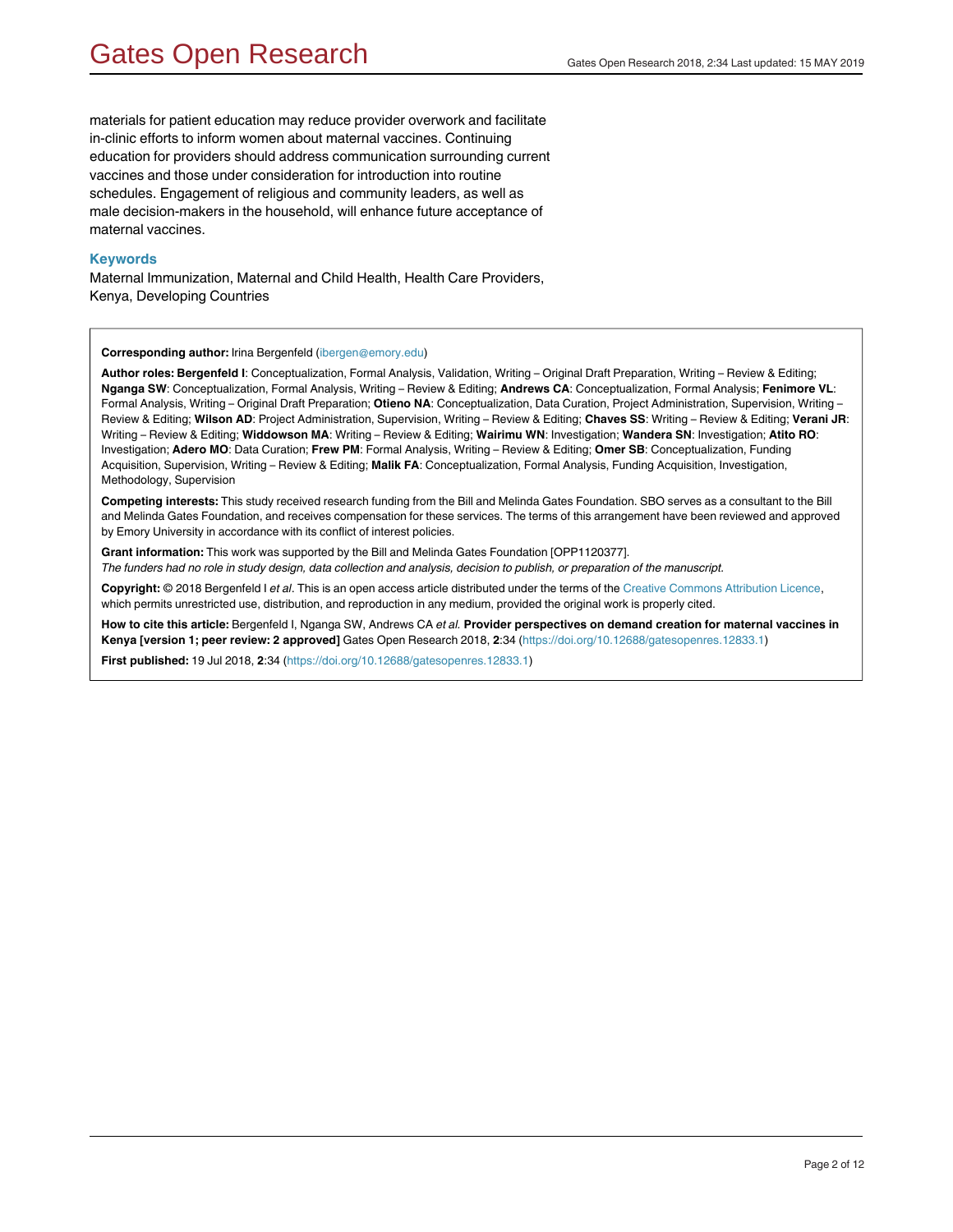### **Introduction**

Reductions in neonatal mortality have not kept pace with overall declines in childhood mortality, partly because neonates are too young to be vaccinated, and have therefore not benefitted from the progressive introduction of childhood vaccines globally<sup>[1](#page-10-0)</sup>. Maternal immunizations offer some of the most effective protection against morbidity and mortality in both pregnant women and young infants<sup>[2](#page-10-0)</sup>. The promise to confer additional protection to young infants via maternal immunization is bolstered as new vaccine candidates, such as respiratory syncytial virus (RSV), are being identified; field and clinic strategies are being employed to increase vaccine access; and behavioral-communication research findings are implemented to improve vaccine messaging strategies<sup>[2](#page-10-0)</sup>. Expansion of maternal immunization coverage, however, requires broad acceptance by both pregnant women and their healthcare providers (HCPs)<sup>[3,4](#page-10-0)</sup>.

Kenya continues to contend with challenges that threaten previous gains made in immunization coverage, with noted drops in recent coverage of childhood vaccines since 2011[5](#page-10-0) . One effective approach to maintain high coverage rates involves enabling providers to use effective messaging during patient interactions. Such a strategy builds upon patient knowledge, aids in countering misinformation, and provides a trusted source for women to confide in on maternal and child health visits<sup>[6](#page-10-0)</sup>. Although quantitative surveys, and, to a lesser degree, qualitative studies, have contributed knowledge to address current issues regarding maternal immunization uptake in high-income settings<sup>[7](#page-10-0)</sup>, there is a dearth of research considering low- and middle-income countries.

Parents consistently rank healthcare providers as their most trusted source of vaccine information for both maternal and childhood vaccines $8-11$ . The centrality of the patient-provider relationship in the promotion of immunization necessitates a comprehensive and nuanced understanding of how this relationship influences both acceptance and demand among patients. The purpose of this study is to describe issues surrounding vaccine acceptance and demand creation from a provider perspective, to inform future efforts to introduce new maternal vaccines in low- and middle-income countries. Our analysis draws on data from a large, in-depth study of determinants of maternal vaccine acceptance in Kenya.

#### **Results**

Of the final sample of 111 HCPs, 37.5% were currently working at public facilities. All HCPs interviewed were nurses (n=97) or clinical officers (n=14). Six major themes emerged from interviews: (1) the centrality of the patient-provider relationship in vaccine promotion; (2) cultural, religious, and social factors influencing vaccine acceptance among patients; (3) resources needed for improved vaccine delivery; (4) differences in provider knowledge about maternal vaccines; (5) favorable attitudes toward maternal vaccines; (6) patient access issues. Note that quotes presented in this manuscript and accompanying tables have been copyedited to improve readability. All efforts have been made to ensure the original meaning has not been changed. Direct quotes are available in the original transcripts **(**[Dataset 1](#page-9-0)**).**

#### The centrality of the patient-provider relationship

Providers expressed that they were pregnant women's primary source of health information, and that it was therefore their duty to educate pregnant women about maternal vaccines (Table 1). Many providers expressed confidence that patients would accept their instructions without question, especially in rural facilities where patients are felt to have more limited knowledge. One provider in Marsabit expresses this view:

*"I guess some people don't have the understanding of the vaccines. So when they come here, they cite the myths and misconceptions about vaccines that they have been fed back in their villages."*

Providers also admitted that the relative social position of healthcare providers and patients could be a factor in high acceptance, as pregnant women are expected to defer to provider's greater knowledge and authority in health matters. In the words of one Nairobi provider:

| <b>Subtheme</b>                          | Quote(s)                                                                                                                                                                                                                                                                                                                                                               |
|------------------------------------------|------------------------------------------------------------------------------------------------------------------------------------------------------------------------------------------------------------------------------------------------------------------------------------------------------------------------------------------------------------------------|
| <b>Provider Duty</b>                     | We advise mothers because there is a lot they do not know when they come here. It is our responsibility to<br>advise them; we tell them 'this is what you are supposed to do.'                                                                                                                                                                                         |
| Perceptions of implicit<br>patient trust | You realize that TT (tetanus toxoid) uptake is increased. [Pregnant women] are confident with what we tell them<br>and we are also confident that their attitude is positive. This is evident in the fact that they come in numbers for<br>the vaccines. In some cases, they come from other hospitals. They trust us.                                                 |
|                                          | The pregnant mothers always trust [healthcare personnel] because anything they are told to do concerning their<br>health they will do.                                                                                                                                                                                                                                 |
| Expectations of patient<br>deference     | For most mothers they, just do what you tell them to do, like if they are not aware that these vaccines are<br>supposed to be given, they will not ask for it It is the healthcare worker who is supposed to sensitize them that<br>there is a vaccine like this one and it does such and such a thing and it is good for you, and mostly they do not<br>say no to it. |
| Evolving patient/<br>provider roles      | As you know, these are mature people and you cannot just inject them, you first talk to them and give them the<br>injection if they accept.                                                                                                                                                                                                                            |

#### **Table 1. Centrality of patient-provider relationship in vaccine promotion.**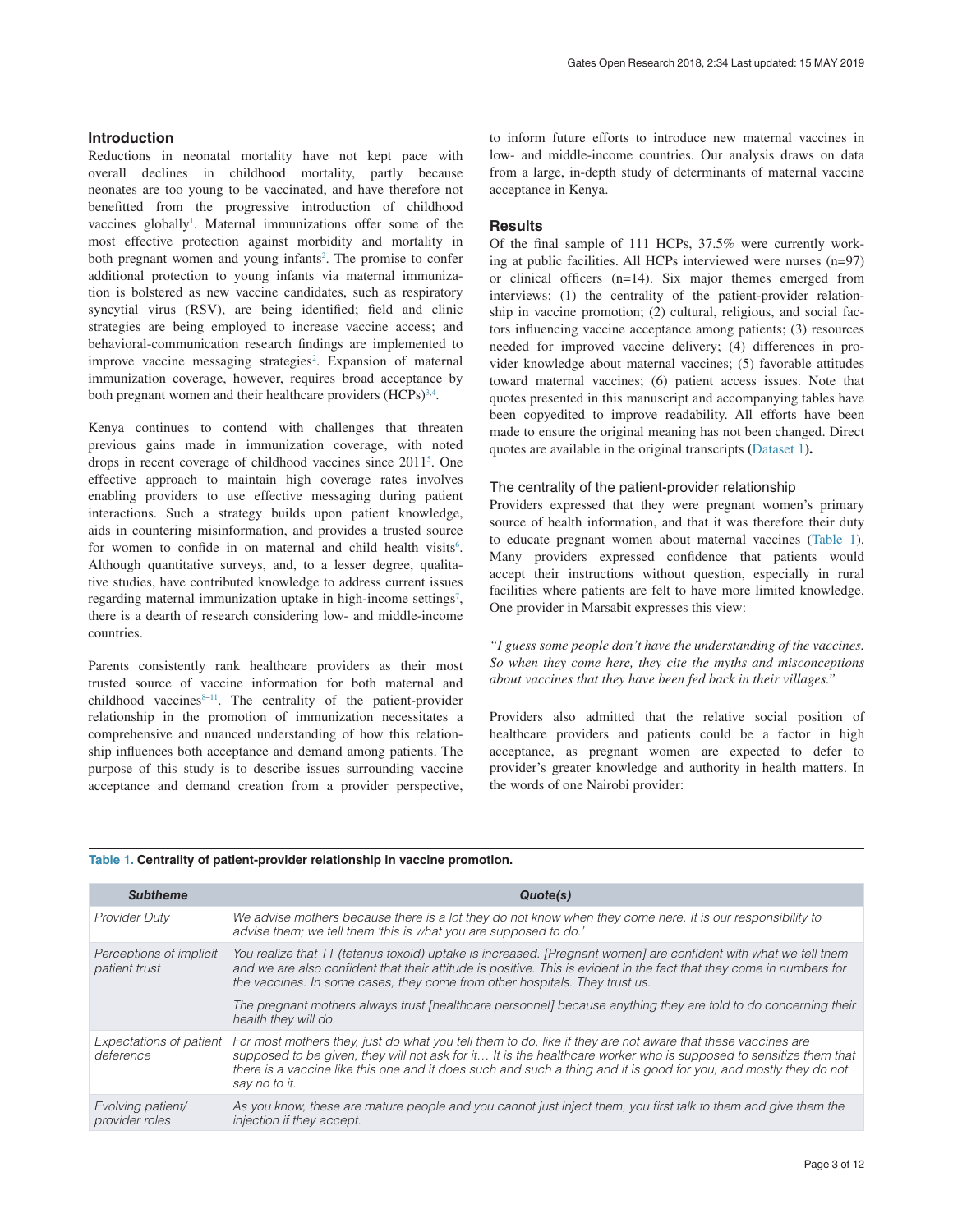<span id="page-5-0"></span>*"Maybe sometimes they do not have that chance to say no because they look at me as their savior… and everything I tell them, they believe is right."*

However, some acknowledged that expectations of total patient deference were changing as women become more comfortable initiating requests for information. This openness to two-way exchange was more commonly expressed among urban providers, such as this Nairobi-based nurse:

*"In the past, people used to be blasted by the nurses or whoever was giving the services whenever they asked questions. Those days are long gone. It is always good to ask why you are being injected."*

### Cultural, religious, and social factors influencing vaccine acceptance

Some providers highlighted the limited agency of pregnant women regarding their own medical decision-making. For example, a woman might be unable to access types of care that run contrary to her husband's beliefs (Table 2). Conversely, husbands and male relatives who were involved in women's antenatal care could be facilitators of maternal vaccination.

Providers cited community and religious institutions as both barriers and facilitators of vaccine acceptance among their patients. Religious institutions could provide welcome venues for vaccine education outreach, while traditional leadership could serve as gatekeepers to community acceptance. One provider in Marsabit suggested that community meetings would be an ideal venue to reach those who might otherwise not come for antenatal classes (ANC):

"*The other thing that can be done is to communicate the importance of vaccines through the chiefs during the barazas [community meetings] where even the county officials can explain it to them."*

Other providers identified certain religious denominations as barriers to vaccine acceptance, stating that the leaders of these groups instructed followers to avoid medical treatment generally or vaccines specifically. One Nairobi provider cites a traditional religious denomination as one such group:

*"During the polio campaigns, the Akorino rejected it in Eastern Kenya because their religion does not allow them to take medication."*

### Resources needed for improved vaccine delivery

Providers almost universally cited time constraints and provider overwork as barriers to providing adequate patient education about vaccines [\(Table 3](#page-6-0)), with many suggesting that human resource allocation was the major limitation faced by their clinics in vaccine delivery. Many complained of overwork and long lines, factors seen as contributing to patient attrition from their clinics. In the words of a nurse at a private facility:

*"We have had couples leaving because of the high queues."*

Educational materials for patients were often cited as absent or inadequate, a situation that was often blamed on the shifting responsibilities to county government following devolution (political decentralization) of powers from national to county governance in 2010 [\(Table 3\)](#page-6-0). Some providers suggested that patient brochures needed to be translated into local languages, as women at their clinics did not read English or Swahili. One provider in rural Marsabit explains:

"*I think the information should be printed out in different languages and given to the community radio stations so that it can be explained to them, because they do not understand Swahili."*

Likewise, providers expressed a desire for continuing professional education, particularly on newer vaccines. One provider links professional education to patient acceptance:

| <b>Subtheme</b>                                 | Quote(s)                                                                                                                                                                                                                                                                                                                                                                                                                                                                                                                                                                                                                           |
|-------------------------------------------------|------------------------------------------------------------------------------------------------------------------------------------------------------------------------------------------------------------------------------------------------------------------------------------------------------------------------------------------------------------------------------------------------------------------------------------------------------------------------------------------------------------------------------------------------------------------------------------------------------------------------------------|
| Opportunities for health<br>education           | Where I come from, there are usually sessions every Sunday in our church where there is a healthcare<br>provider who talks to the church about issues that arise in the health sector. I think that would work so well<br>because you would capture so many mothers on a Sunday as compared to when you expect them to come to<br>clinic every day.                                                                                                                                                                                                                                                                                |
| Influence of religious and<br>community leaders | Cervical cancer [vaccine] was launched last year for girls from nine years old, and a Catholic pope [sic] said<br>it is linked to family planning. It happens among a few churches or religions, but once it is clarified, a few<br>receive [it], while others refuse based on what their spiritual fathers are telling them. Generally, whatever is<br>approved and announced important by the government is accepted.                                                                                                                                                                                                            |
|                                                 | Let me say that every community has its own culture and taboos. This can be addressed [in] the community<br>by first sitting down with the leaders and talking to them about it. If you find a better way of talking to the<br>community leaders, then you have a better way [of reaching] the community, because the community listen to<br>their leaders[more] than the outsiders because they believe in them.                                                                                                                                                                                                                  |
| Limitations on women's<br>agency                | She got married to guy who prevented her from going for [antenatal] clinic. I asked her why she didn't<br>want to go for ANC services for her first born! I urged her that it was important to get vaccinated. She told<br>me that their church doctrine restrains them from going to hospital. They get such instructions from their<br>pastors. I called in her brothers and explained to them the importance of tetanus vaccine from a<br>medical perspective. I also discussed with them antenatal care and the need for health education. After that<br>engagement with family members, they forcefully took her to hospital. |

#### **Table 2. Cultural, religious, and social factors influencing vaccine acceptance.**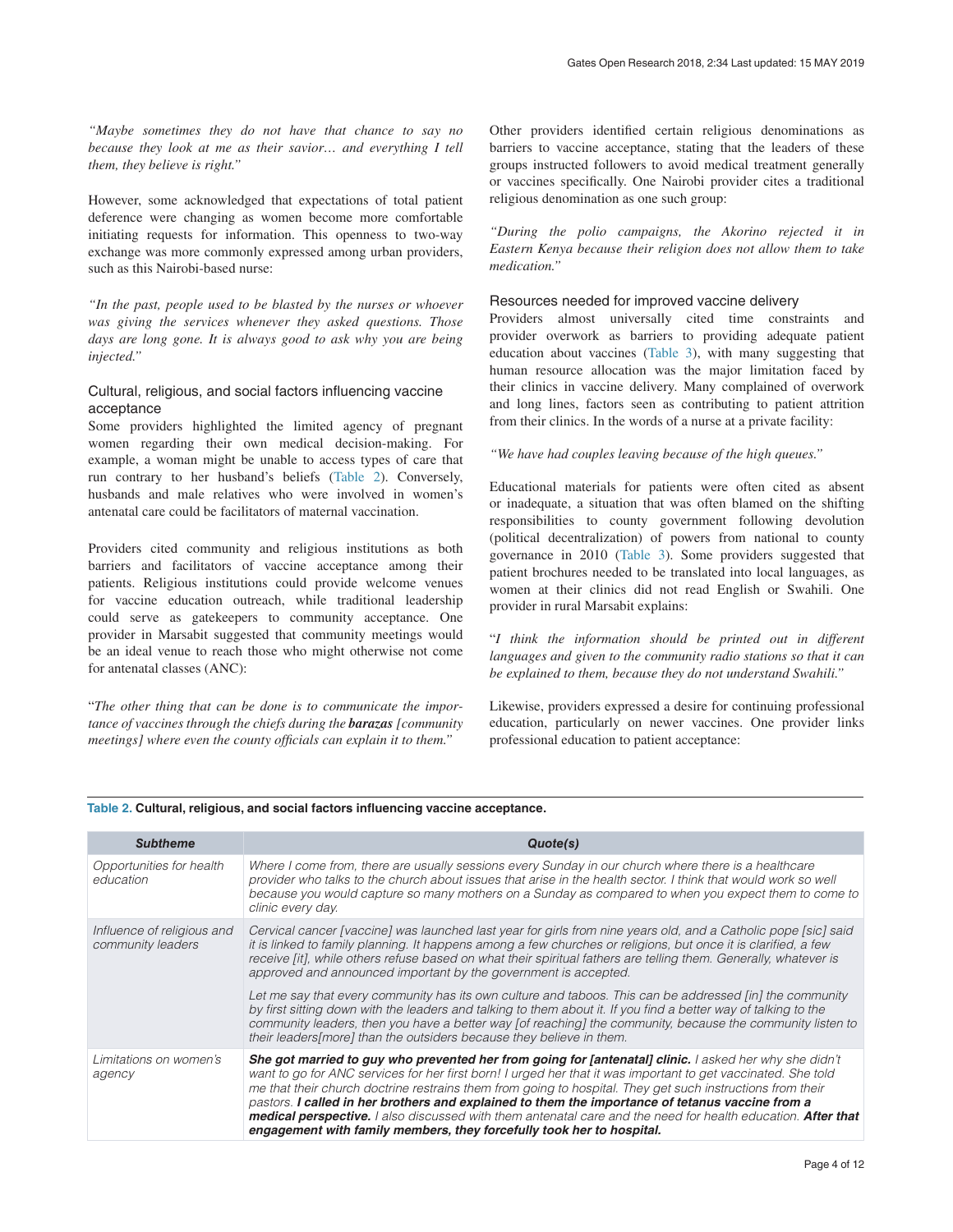<span id="page-6-0"></span>*"If you do not update me properly, it will be of no use even if [a new vaccine] is brought to the facility. It will be available but I will not give it out, not because the patients are not asking for it, but because it is me who is not interested in giving it out."*

Some providers also raised concerns about shortages of physical resources, also linking these to ongoing decentralization efforts as counties accepted greater financial responsibility for vaccine delivery and administration.

#### Differences in provider knowledge about maternal immunizations

While the overwhelming majority of providers are comfortable in their knowledge of vaccines currently in the national schedule and available at their facilities, few are knowledgeable about vaccines not offered at their facilities, or about upcoming vaccines (Table 4). For example, providers at private facilities, which are likely to carry influenza vaccines, were more familiar with this vaccine than those at public facilities, where influenza vaccine is generally not available:

*"It [flu vaccine] is mostly given by the private facilities. They say it is okay. I will, however, not vote for it or say much about it because I have never issued it."*

#### Favorable attitudes toward maternal vaccines

The vast majority of providers expressed the view that tetanus toxoid was beneficial to pregnant women and infants, and were open to new vaccines being introduced ([Table 5](#page-7-0)). They also believed that most healthcare providers shared their positive attitudes. Providers were less comfortable endorsing vaccines with which they were not personally familiar, especially those at public facilities. A few stated that they already received complaints from pregnant women regarding both TT2+ and childhood vaccines and that introducing more vaccines would exacerbate this problem. One Mombasa-based provider expresses doubt that pregnant women will readily accept new vaccines:

*"If they are already complaining that the available vaccines are too much or painful, how about additional vaccines? That is the concern. There will be more complaints regarding additional vaccines."*

#### Patient access issues

Distance to health facilities and lack of transportation was one of the major access issues perceived by providers to hinder maternal vaccine coverage ([Table 6](#page-7-0)). Other providers cited the cost of medical services at private facilities and inter-clinic mobility as sources of patient attrition during antenatal care. In the words of one Mombasa-based provider,

*"Private hospitals are established to make profits. The charges may keep them away."*

Urban providers tended to express more frustration with patient mobility, as women in these settings often have access to

#### **Table 3. Resources needed for improved vaccine delivery.**

| <b>Subtheme</b>                             | Quote(s)                                                                                                                                                                                                                                                                                                                                                                                                                                                                                    |
|---------------------------------------------|---------------------------------------------------------------------------------------------------------------------------------------------------------------------------------------------------------------------------------------------------------------------------------------------------------------------------------------------------------------------------------------------------------------------------------------------------------------------------------------------|
| Human resources                             | Maybe when a health care provider is in a hurry or is being overworked, you may find a long queue at the ANC<br>waiting for vaccination. The nurse there may not have time to discuss much with every client about the vaccines.<br>Sometimes they issue orders for the mothers to queue and get vaccinated. These are situations which may<br>happen when there are several mothers at the clinic. This can cripple vaccine uptake since there is no time for<br>explanations.             |
| Continuing provider<br>education            | healthcare workers should be taken for regular updates on immunization. Most of us study on [the] job. There is<br>probability of missing some items during on-the-job training. There are those gaps, and if the health care provider<br>is updated, those gaps will be removed.                                                                                                                                                                                                           |
| <b>Patient Education</b>                    | Before the Division of Vaccines and Immunization, Nairobi used to give us educational materials, handbills for the<br>mothers. Since <b>devolution</b> [political decentralization] we have not had anything to give to the mothers to carry<br>home.                                                                                                                                                                                                                                       |
| Material resources<br>post-decentralization | Human resources, then the cold chain equipment like the vaccine carrier the cold boxes. We need the<br>refrigerators and syringes and other logistics. We need money. Actually finance is the first and foremost<br>Currently with devolution, it means the county has to contribute, so at any given time if they do not contribute<br>and leave it to the national level then we might even fail. So I think we might get challenges in the long run with<br>devolution, but we hope not. |

#### **Table 4. Differences in provider knowledge about maternal immunizations.**

| <b>Subtheme</b>                                                       | Quote(s)                                                                                                                                                                                                                         |
|-----------------------------------------------------------------------|----------------------------------------------------------------------------------------------------------------------------------------------------------------------------------------------------------------------------------|
| current vaccines                                                      | Confidence in knowledge of If you go a long time without being updated on current trends or emerging issues in immunization,<br>you may not have the right confidence, but for now, I think I am well suited to handle anything. |
| Lack of familiarity with<br>vaccines not currently in the<br>schedule | Is there any other vaccine apart from tetanus? I have not heard of any other.                                                                                                                                                    |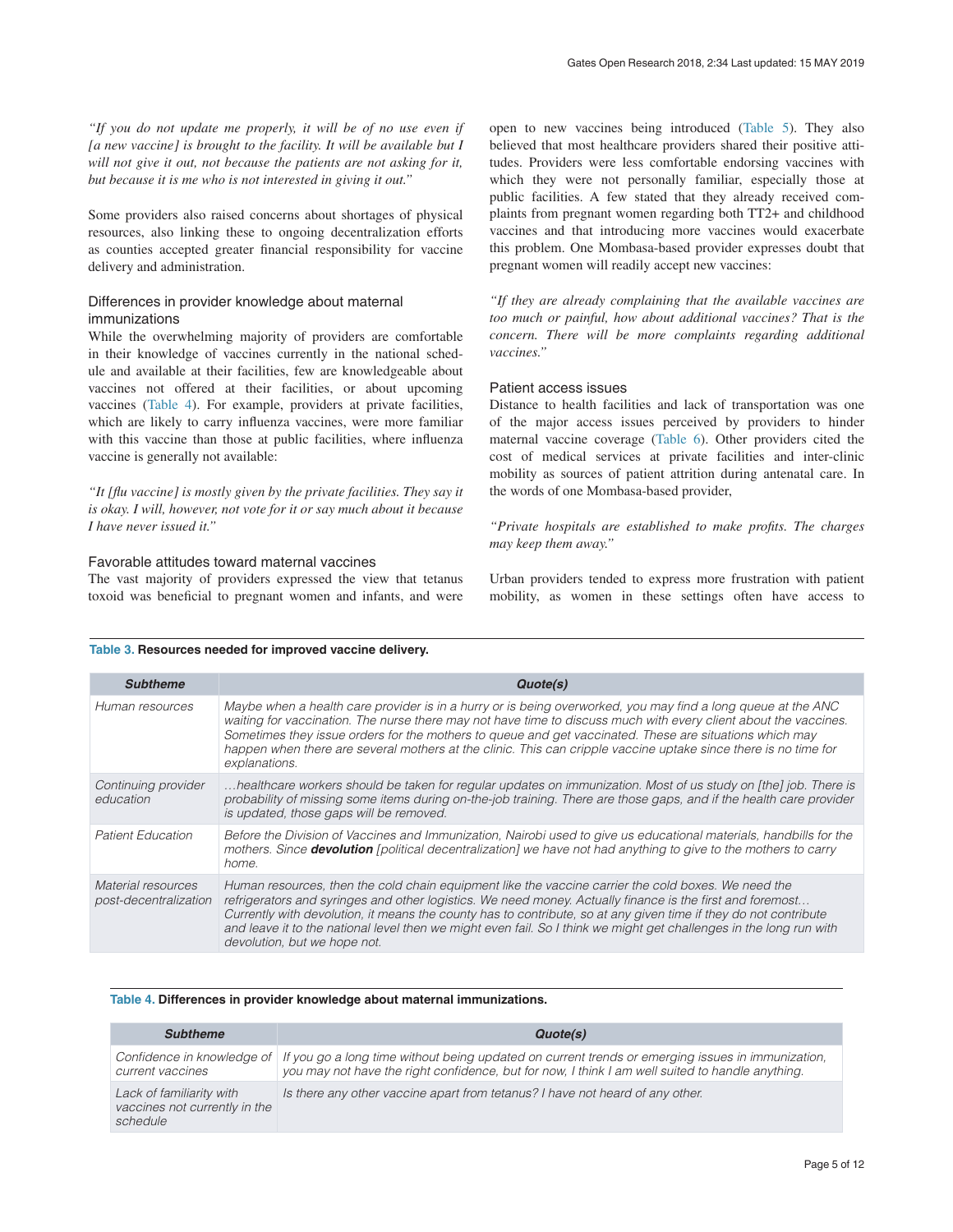#### <span id="page-7-0"></span>**Table 5. Favorable attitudes toward maternal vaccines.**

| <b>Subtheme</b>                                      | Quote(s)                                                                                                                                                                                                                                 |
|------------------------------------------------------|------------------------------------------------------------------------------------------------------------------------------------------------------------------------------------------------------------------------------------------|
| Perceptions of positive<br>attitudes among providers | I would say [maternal vaccines] are effective, and if mothers got information about the importance of early<br>childhood immunizations, I think we would go far Most of them [healthcare providers] will talk positively<br>of vaccines. |
| Openness to new vaccines                             | Pregnant women are prone to many diseases because their immunity is low. If they could be given a<br>vaccine that could boost their immunity, it would be better, because they are prone to UTI (urinary tract<br>infection).            |
| Attitudes linked to familiarity                      | [Flu vaccine] is mostly given by the private facilities. They say it is okay. I will, however, not vote for it or say<br>much about it because I have never issued it.                                                                   |

#### **Table 6. Patient access issues.**

| <b>Subtheme</b>                        | Quote(s)                                                                                                                                                                                                                                                                                                                                                                 |  |  |  |  |  |
|----------------------------------------|--------------------------------------------------------------------------------------------------------------------------------------------------------------------------------------------------------------------------------------------------------------------------------------------------------------------------------------------------------------------------|--|--|--|--|--|
| Distance to health<br>facility         | Some do not come to the clinic may be because of the distance. For instance, in the rural areas you would find a<br>mother delivering at home assisted by a TBA [traditional birth attendant] and not going to the facility, maybe just<br>because of the distance or financial issues, which can also contribute.                                                       |  |  |  |  |  |
| Cost                                   | We have high dropouts due to financial implications and they go to the public institutions.                                                                                                                                                                                                                                                                              |  |  |  |  |  |
| Patient mobility and<br>record-keeping | wish mothers could have cards to actually indicate that they have been vaccinated. It would be easier if we went<br>paperless and had a database where you could click to verify one's vaccination history instead of trusting their<br>word. There are some people who have the five doses of tetanus even before delivery and you will have no way of<br>verifying it. |  |  |  |  |  |
|                                        | Tracing those who have defaulted is very difficult because people move up and down, and you are not sure if they<br>get the same advice and consistency of the shots where they went.                                                                                                                                                                                    |  |  |  |  |  |

several facilities offering the same services. This was linked to the notion that women often move during their pregnancy, leaving gaps in their medical records that are difficult to address without an integrated system. One Nairobi provider describes how patient mobility impacts coverage of TT2+ booster doses:

"*The only challenge is that the subsequent doses like when the women delivers, coming for the other doses is a challenge and you know this is cosmopolitan town so people come… Somebody would deliver and they would even go away to their homes maybe in another county so we miss them out for the subsequent doses."*

#### **Discussion**

Healthcare providers expressed favorable attitudes about currently available maternal immunizations, and the majority were open to providing new vaccines that may be in the pipeline, e.g. RSV. In addition, providers viewed themselves as primarily responsible for promoting vaccine acceptance and providing vaccine information to their patients. Nurses and clinical officers alike highlighted the importance of educational resources for both patients and providers to maintain high levels of maternal immunization coverage. Most of the barriers to vaccine acceptance and delivery identified by HCPs were cultural and systematic in nature, including religious objections, time constraints, and financial challenges.

The effectiveness of detailed print materials describing the benefits and risks of childhood vaccinations has been demonstrated in randomized trials<sup>12</sup>. Providers in our sample emphasized the need for educational resources to facilitate in-clinic interactions with pregnant women, which are often limited by time constraints. This could mitigate some provider overwork issues by giving patients evidence-based materials that could be taken home. Although the Kenyan government has published a maternal and child health booklet that includes some vaccine information, supply issues have limited patient access. These shortages have been exacerbated following political decentralization as counties take on roles previously allocated to the national government. Future efforts to publish educational materials at county level could more easily be tailored to local needs. Providers suggested that multimedia and local language options for patient education materials would improve accessibility and impact, especially among women with limited English and Swahili literacy.

Continuing professional education to gain familiarity with vaccines other than tetanus toxoid was a major need cited by providers. Attitudes towards familiar vaccines are already overwhelmingly positive among providers, but some expressed hesitancy about vaccines that they had no experience administering. Studies have shown that when providers are confident in their own knowledge of medical services such as vaccines, they are more likely to effectively promote these services to their patients<sup>11,13</sup>. Such professional updates need to be proactive so that providers are educated ahead of public vaccination campaigns and are prepared to deal with patient questions and concerns. This will be especially critical if new and less familiar vaccines, such as RSV and influenza, are introduced into national immunization schedules in the near future. It may also be beneficial to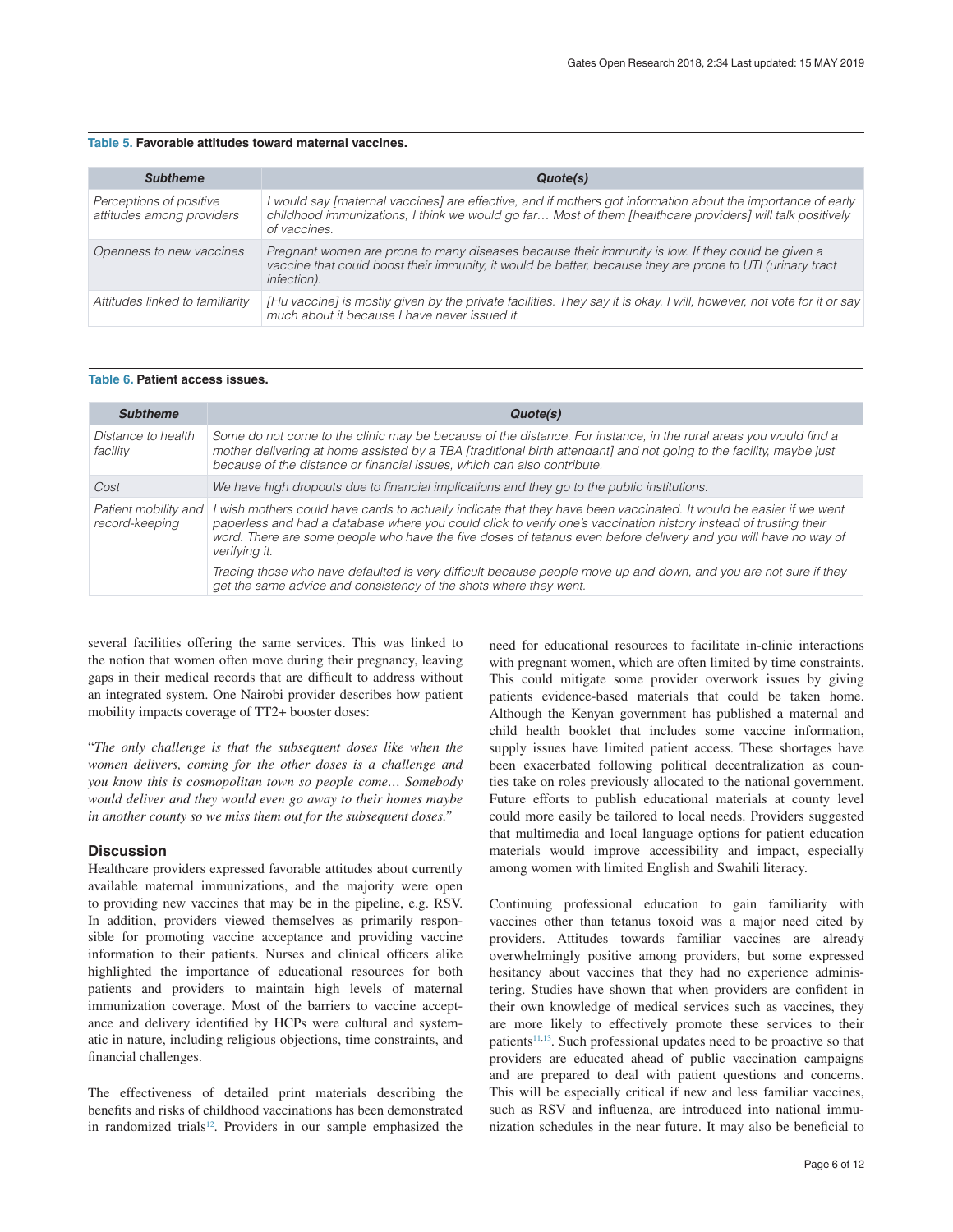incorporate communication strategies into ongoing professional education efforts to empower providers to use their limited time with patients more effectively.

Finally, providers highlighted the need to engage religious and community leaders as allies in demand creation and promotion of new vaccines. As the drastic decline in polio vaccine coverage in northern Nigeria demonstrates, failure to elicit buy-in from influential religious groups can result in large-scale failure to promote even already familiar vaccines<sup>14</sup>. Similarly, recent efforts to introduce HPV vaccination in Kenya have met with resistance from Catholic leadership ([Table 2\)](#page-5-0). Providers suggested that religious groups could be engaged as allies to reach women who might otherwise not receive health messaging. Future efforts to support maternal vaccination should also include male decision-makers, including husbands, fathers, and brothers.

#### Limitations

Because a convenience sample of providers was interviewed, it is possible that selection bias towards those with higher vaccine knowledge or more positive vaccine attitudes occurred. Moreover, many providers were recruited and interviewed from their homes due to an ongoing healthcare workers' strike during the data collection period. Among public sector workers, the strike may also have influenced some responses, particularly those pertaining to working conditions. Private facility workers may also have been experiencing overwork and higher patient volumes due to closures of public facilities. In addition, more HCPs from private facilities not participating in the strike were recruited for interviews, resulting in oversampling from private facilities.

#### **Conclusions**

To maintain high coverage of TT2+ and to ensure widespread acceptance of future maternal vaccines, providers must be empowered to use effective, pro-vaccine messaging in their interactions with pregnant women. Communication strategies for vaccine promotion can be incorporated into current professional education efforts. Print materials for patient education may also facilitate these interactions, and political decentralization provides opportunities and challenges for county-level government to publish regionally tailored resources for patients and providers. Finally, cultural and religious influencers should be leveraged to facilitate the introduction of new maternal vaccines.

### **Methods**

#### Study design

This analysis draws from a large, multi-component, mixed methods study of determinants of maternal vaccine acceptance, which includes data from pregnant women, healthcare providers, and key informants in Kenya. This paper considers only qualitative data from healthcare providers; however, triangulation with pregnant woman and key informant data was used to validate results.

Semi-structured interviews were conducted at 15 facilities in four diverse geographic areas. An interview guide [\(Supplementary](#page-9-0)  [File 1\)](#page-9-0) was developed using a grounded theory approach drawing on observational data gathered in antenatal clinics (ANCs), literature review, and themes emerging from interviews of pregnant women. This approach was chosen to limit investigator bias and to account for a lack of qualitative vaccine acceptance literature relevant to the Kenyan context. Interviews covered topics including resources for vaccine delivery, experiences with patient education, knowledge of vaccines, and strategies for demand creation. This study was approved by the Institutional Review Boards at Emory University [IRB00089673], the Centers for Disease Control and Prevention (CDC) [covered under reliance agreement with Emory], and the Kenya Medical Research Institute (KEMRI).

#### Setting and population

Kenya was chosen as the site of the in-depth phase of the study due to its large birth cohort, relatively high vaccine coverage, and longstanding collaboration with the CDC through KEMRI. Interviews were conducted in four geographically diverse locations in country: Marsabit, Nairobi, Mombasa, and Siaya. These sites were purposively selected to create a sample representing a range of urban and rural locations (Table 7). A convenience sample of healthcare providers representing 37 public and private facilities was recruited at each site until data saturation was reached; all providers who consented to participate were interviewed. Inclusion criteria were current employment as a healthcare provider, proficiency in English or Swahili, and ability to grant informed consent. Healthcare providers were defined as physicians, nurses, community health workers, and clinical officers (non-physician clinicians licensed by the Kenyan government who undergo additional training beyond that of nurses $^{15}$ ).

#### **Table 7. Description of facilities and interviews conducted by study site.**

| <b>Region</b>   | <b>Rural/Urban</b> | <b>Public</b><br><b>Facilities</b> | <b>Private</b><br><b>Facilities</b> | <b>Total</b><br><b>Facilities</b> | <b>Nurses</b> | <b>Clinical</b><br><b>Officers</b> | <b>Total</b><br><b>Interviews</b> |
|-----------------|--------------------|------------------------------------|-------------------------------------|-----------------------------------|---------------|------------------------------------|-----------------------------------|
| <b>Nairobi</b>  | Urban              |                                    | 10                                  | 11                                | 28            | $\overline{4}$                     | 32                                |
| Siaya           | Rural              | 5                                  |                                     | 12                                | 21            |                                    | 28                                |
| <b>Marsabit</b> | Rural              |                                    | 4                                   | 5                                 | 12            | 3                                  | 15                                |
| <b>Mombasa</b>  | Urban              |                                    | 2                                   | 9                                 | 36            | 0                                  | 36                                |
| <b>Total</b>    |                    | 14                                 | 23                                  | 37                                | 97            | 14                                 | 111                               |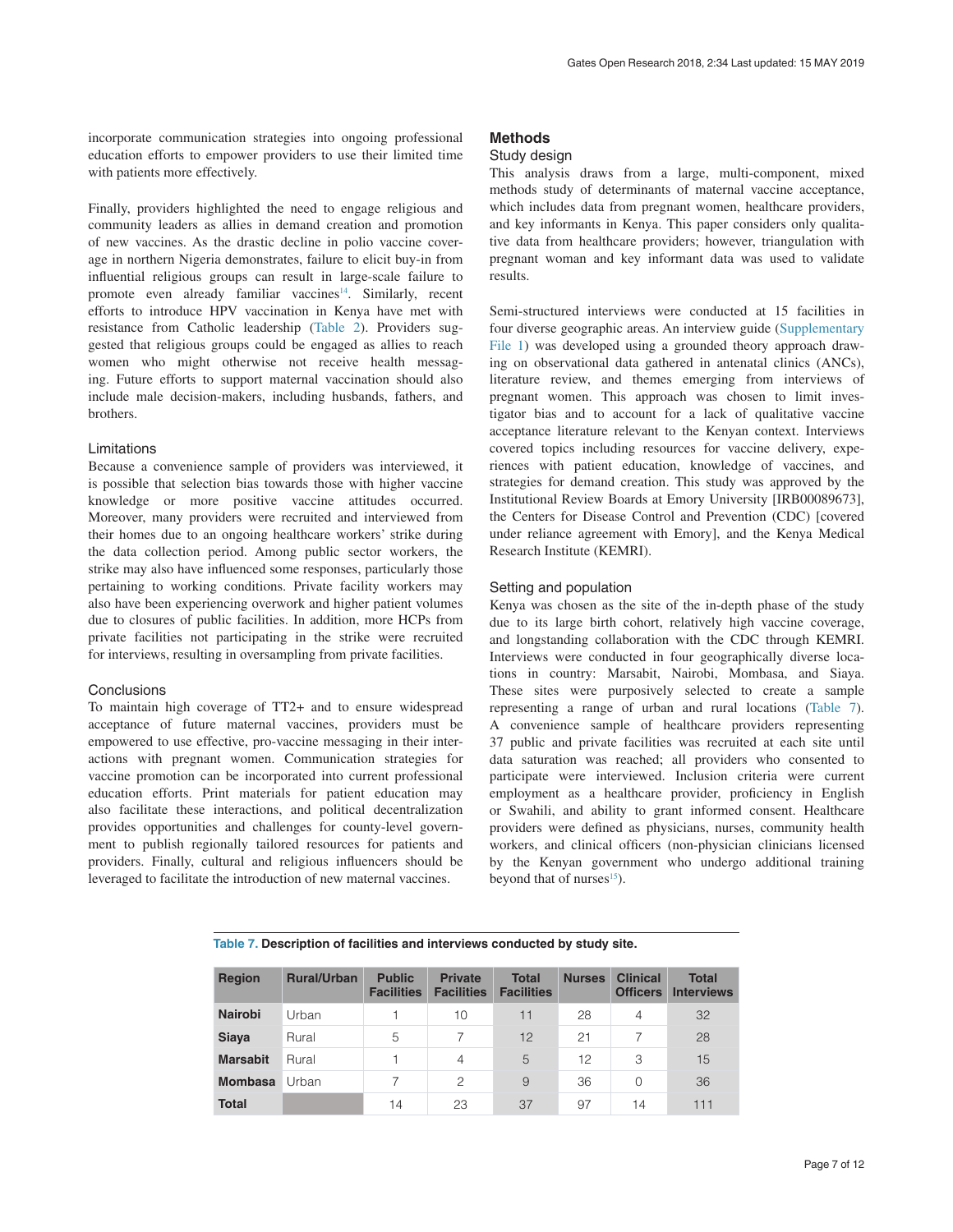#### <span id="page-9-0"></span>Research team

Development of the qualitative study protocol and data collection instruments was overseen by an anthropologist trained in qualitative methodology [FAM] in partnership with the principal field investigator [NAO], a Kenyan expert in maternal and child health. Meetings between senior members of the Kenya-based data collection team and the US-based analysis team occurred on a weekly basis during the study to ensure the validity and cultural relevancy of all study materials, results, and conclusions. All data collection activities were performed by Kenyan team members who received training in interview protocol, note taking, consenting, data management, and transcription. One member of the US-based analysis team [SWN] was fluent in Swahili and was able to confirm local terms that remained in the translated interviews.

#### Research instruments

An interview guide was developed using an iterative, teambased approach incorporating findings from the World Health Organization's Strategic Working Group of Experts on Immunization, field notes from observations performed in antenatal clinics, and themes emerging from pregnant women interviews. The guide was revised after field testing with three interviews based on input from the Kenya-based data collection team. The final guide covered the following topics: (a) proportion of patients estimated to have received or refused maternal vaccines; (b) gestational age at which vaccines are given; (c) barriers or reasons for refusal cited by patients; (d) perceived ability and methods used to address these barriers/refusals; (e) comfort discussing vaccine recommendations with patients; (f) knowledge and experiences of vaccine preventable diseases; (g) existing patient education efforts; (h) introduction of future maternal vaccine recommendations into the current schedule; and (i) knowledge and attitudes surrounding tetanus toxoid (TT2+) and influenza vaccine effectiveness and safety.

#### Data collection

Interviews were conducted in private rooms by teams of two members of the data collection team [WNW, SNW, ROA]. Written informed consent, covering interview participation, transfer of data to the US for analysis, and presentation of de-identified portions of interview transcripts, was obtained prior to the start of each interview. Face-to-face interviews were conducted in English or Swahili at participants' places of employment, and in some cases, at their homes (to accommodate public sector workers who were on strike) between January and August 2017. Interviews were audio recorded, transcribed verbatim, translated where necessary by the data collection team, and assessed for accuracy by a team lead before analysis. No identifying information was included in written transcripts, which were stored on a secure server along with copies of the audio recordings.

Original audio recordings were deleted immediately following transcription.

#### Analysis

Principles of thematic analysis<sup>16</sup> informed our coding methodology. Codes were created both deductively and inductively through an iterative, team-based process based on interview guide questions and emergent themes captured by reading a sample of 12 transcripts from all sites. After finalization of the preliminary codebook, three transcripts representing different sites were selected and coded by the data analysis team [IB, SWN, CAA]. Inter-coder reliability was assessed using [NVivo](http://www.qsrinternational.com/nvivo/nvivo-products/nvivo-11-for-windows/nvivo-pro) 11 Pro (QSR International Pty Ltd, Victoria, Australia), after which inconsistencies in coding were resolved and the codebook was revised to accommodate further emergent themes. After several iterations of this process, the codebook was finalized with inter-coder reliability at kappa >0.8 on 10% of transcripts representing all sites (Supplementary File 2). All interview transcripts were coded using NVivo 11 Pro by a team of four research assistants [IB, SWN, CAA, VLF]. Thematic analysis of the coded transcripts was performed by the coding team [IB, SWN, CAA, VLF] and senior investigators [PMF, FAM].

#### **Data availability**

Data underlying this study is available from figshare. Dataset 1: Healthcare Provider Interview Transcripts [https://doi.org/10.6084/](http://dx.doi.org/10.6084/m9.figshare.6626498.v1) [m9.figshare.6626498.v1](http://dx.doi.org/10.6084/m9.figshare.6626498.v1)

This data is available under a CC BY 4.0 license

#### Competing interests

This study received research funding from the Bill and Melinda Gates Foundation. SBO serves as a consultant to the Bill and Melinda Gates Foundation, and receives compensation for these services. The terms of this arrangement have been reviewed and approved by Emory University in accordance with its conflict of interest policies.

#### Grant information

This work was supported by the Bill and Melinda Gates Foundation [OPP1120377].

*The funders had no role in study design, data collection and analysis, decision to publish, or preparation of the manuscript.*

#### Acknowledgements

The authors would like to thank Phelister Opanga, Benard Arwa Ogweno, George Oludhe, Denice Onditi, Doreen Odera, Judith Okebe, Daniel Hirbo, and Fatuma Hassan for their diligence and hard work as members of the Kenya-based data collection team.

#### **Supplementary material**

Data collection and analysis instruments are available from figshare. Supplementary File 1: Interview Guide:<https://figshare.com/s/ae6477d762537b7e536a> Supplementary File 2: Codebook: <https://figshare.com/s/be38088c7739b1462835> This data is available under a CC BY 4.0 license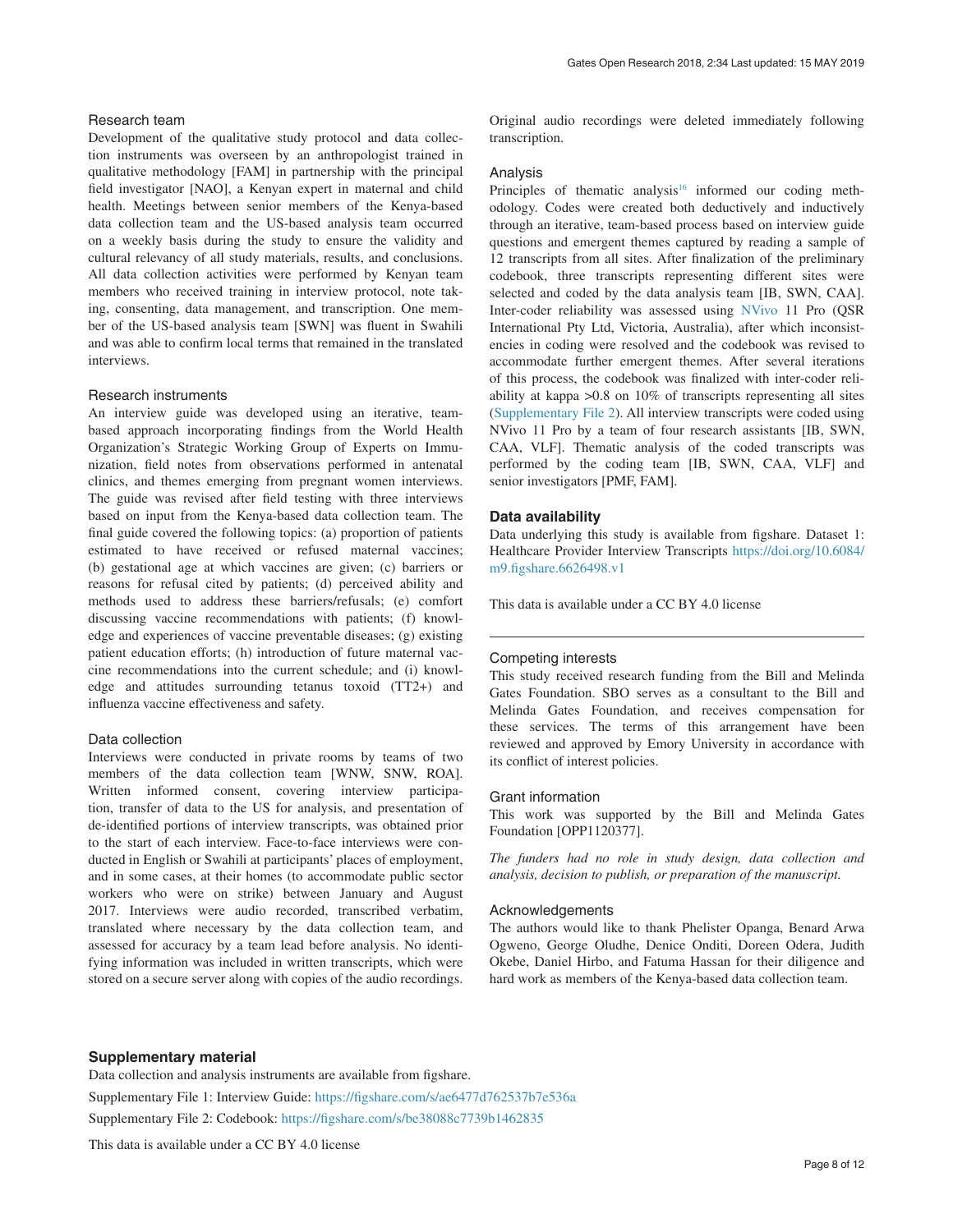#### <span id="page-10-0"></span>**References**

- 1. Vojtek I, Dieussaert I, Doherty TM, *et al.*: **Maternal immunization: where are we now and how to move forward?** *Ann Med.* 2018; **50**(3): 193–208. **[PubMed Abstract](http://www.ncbi.nlm.nih.gov/pubmed/29308916)** | **[Publisher Full Text](http://dx.doi.org/10.1080/07853890.2017.1421320)**
- 2. Omer SB: **Maternal immunization.** *N Engl J Med.* 2017; **376**(13): 1256–67. **[PubMed Abstract](http://www.ncbi.nlm.nih.gov/pubmed/28355514)** | **[Publisher Full Text](http://dx.doi.org/10.1056/NEJMra1509044)**
- 3. Frew PM, Randall LA, Malik F, *et al.*: **Clinician perspectives on strategies to improve patient maternal immunization acceptability in obstetrics and gynecology practice settings.** *Hum Vaccin Immunother.* 2018; 1–10.
- **[PubMed Abstract](http://www.ncbi.nlm.nih.gov/pubmed/29313458)** | **[Publisher Full Text](http://dx.doi.org/10.1080/21645515.2018.1425116)** 4. Ropero-Álvarez AM, El Omeiri N, Kurtis HJ, *et al.*: **Influenza vaccination in the Americas: Progress and challenges after the 2009 A(H1N1) influenza pandemic.** *Hum Vaccin Immunother.* 2016; **12**(8): 2206–14. **[PubMed Abstract](http://www.ncbi.nlm.nih.gov/pubmed/27196006)** | **[Publisher Full Text](http://dx.doi.org/10.1080/21645515.2016.1157240)** | **[Free Full Text](http://www.ncbi.nlm.nih.gov/pmc/articles/4994725)**
- 5. United Nations Children's Fund: **Kenya: WHO and UNICEF estimates of immunization coverage: 2016 revision.** World Health Organization: Geneva, Switzerland; 2017, [accessed 2018 May 29]. **[Reference Source](http://www.who.int/immunization/monitoring_surveillance/data/ken.pdf)**
- 6. Leask J, Kinnersley P, Jackson C, *et al.*: **Communicating with parents about vaccination: a framework for health professionals.** *BMC Pediatr.* 2012; **12**(1): 154. **[PubMed Abstract](http://www.ncbi.nlm.nih.gov/pubmed/22998654)** | **[Publisher Full Text](http://dx.doi.org/10.1186/1471-2431-12-154)** | **[Free Full Text](http://www.ncbi.nlm.nih.gov/pmc/articles/3480952)**
- 7. Omer SB, Richards JL, Madhi SA, *et al.*: **Three randomized trials of maternal influenza immunization in Mali, Nepal, and South Africa: Methods and expectations.** *Vaccine.* 2015; **33**(32): 3801–12. **[PubMed Abstract](http://www.ncbi.nlm.nih.gov/pubmed/26095508)** | **[Publisher Full Text](http://dx.doi.org/10.1016/j.vaccine.2015.05.077)**
- 8. Kennedy A, Basket M, Sheedy K: **Vaccine attitudes, concerns, and information sources reported by parents of young children: results from the 2009 HealthStyles survey.** *Pediatrics.* 2011; **127**(Suppl 1): S92–9. **[PubMed Abstract](http://www.ncbi.nlm.nih.gov/pubmed/21502253)** | **[Publisher Full Text](http://dx.doi.org/10.1542/peds.2010-1722N)**
- 9. Guillaume LR, Bath PA, Guillaume LR, *et al.*: **The impact of health scares on parents' information needs and preferred information sources: a case study of the MMR vaccine scare.** *Health Inform J.* 2004; **10**(1): 5–22. **[Publisher Full Text](http://dx.doi.org/10.1177/1460458204040664)**
- 10. Nougairède A, Lagier JC, Ninove L, *et al.*: **Likely correlation between sources of information and acceptability of A/H1N1 swine-origin influenza virus vaccine in Marseille, France.** *PLoS One.* 2010; **5**(6): e11292.
- **[PubMed Abstract](http://www.ncbi.nlm.nih.gov/pubmed/20593024)** | **[Publisher Full Text](http://dx.doi.org/10.1371/journal.pone.0011292)** | **[Free Full Text](http://www.ncbi.nlm.nih.gov/pmc/articles/2892508)** 11. Collins J, Alona I, Tooher R, *et al.*: **Increased awareness and health care provider endorsement is required to encourage pregnant women to be vaccinated.** *Hum Vaccin Immunother.* 2014; **10**(10): 2922–9. **[PubMed Abstract](http://www.ncbi.nlm.nih.gov/pubmed/25483464)** | **[Publisher Full Text](http://dx.doi.org/10.4161/21645515.2014.971606)** | **[Free Full Text](http://www.ncbi.nlm.nih.gov/pmc/articles/5443072)**
- 12. Wroe AL, Turner N, Owens RG: **Evaluation of a decision-making aid for parents regarding childhood immunizations.** *Health Psychol.* 2005; **24**(6): 539–47. **[PubMed Abstract](http://www.ncbi.nlm.nih.gov/pubmed/16287399)** | **[Publisher Full Text](http://dx.doi.org/10.1037/0278-6133.24.6.539)**
- 13. Eppes C, Wu A, Cameron KA, *et al.*: **Does obstetrician knowledge regarding influenza increase HINI vaccine acceptance among their pregnant patients?** *Vaccine.* 2012; **30**(39): 5782–4. **[PubMed Abstract](http://www.ncbi.nlm.nih.gov/pubmed/22743135)** | **[Publisher Full Text](http://dx.doi.org/10.1016/j.vaccine.2012.06.032)**
- 14. Obadare E: **A crisis of trust: history, politics, religion and the polio controversy in Northern Nigeria.** *Patterns Prejudice.* 2005; **39**(3): 265–84. **[Publisher Full Text](http://dx.doi.org/10.1080/00313220500198185)**
- 15. Mbindyo P, Blaauw D, English M: **The role of Clinical Officers in the Kenyan health system: a question of perspective.** *Hum Resour Health.* 2013; **11**(1): 32. **[PubMed Abstract](http://www.ncbi.nlm.nih.gov/pubmed/23866692)** | **[Publisher Full Text](http://dx.doi.org/10.1186/1478-4491-11-32)** | **[Free Full Text](http://www.ncbi.nlm.nih.gov/pmc/articles/3724708)**
- 16. Braun V, Clarke V: **Using thematic analysis in psychology.** *Qual Res Psychol.* 2006; **3**(2): 77–101. **[Publisher Full Text](http://dx.doi.org/10.1191/1478088706qp063oa)**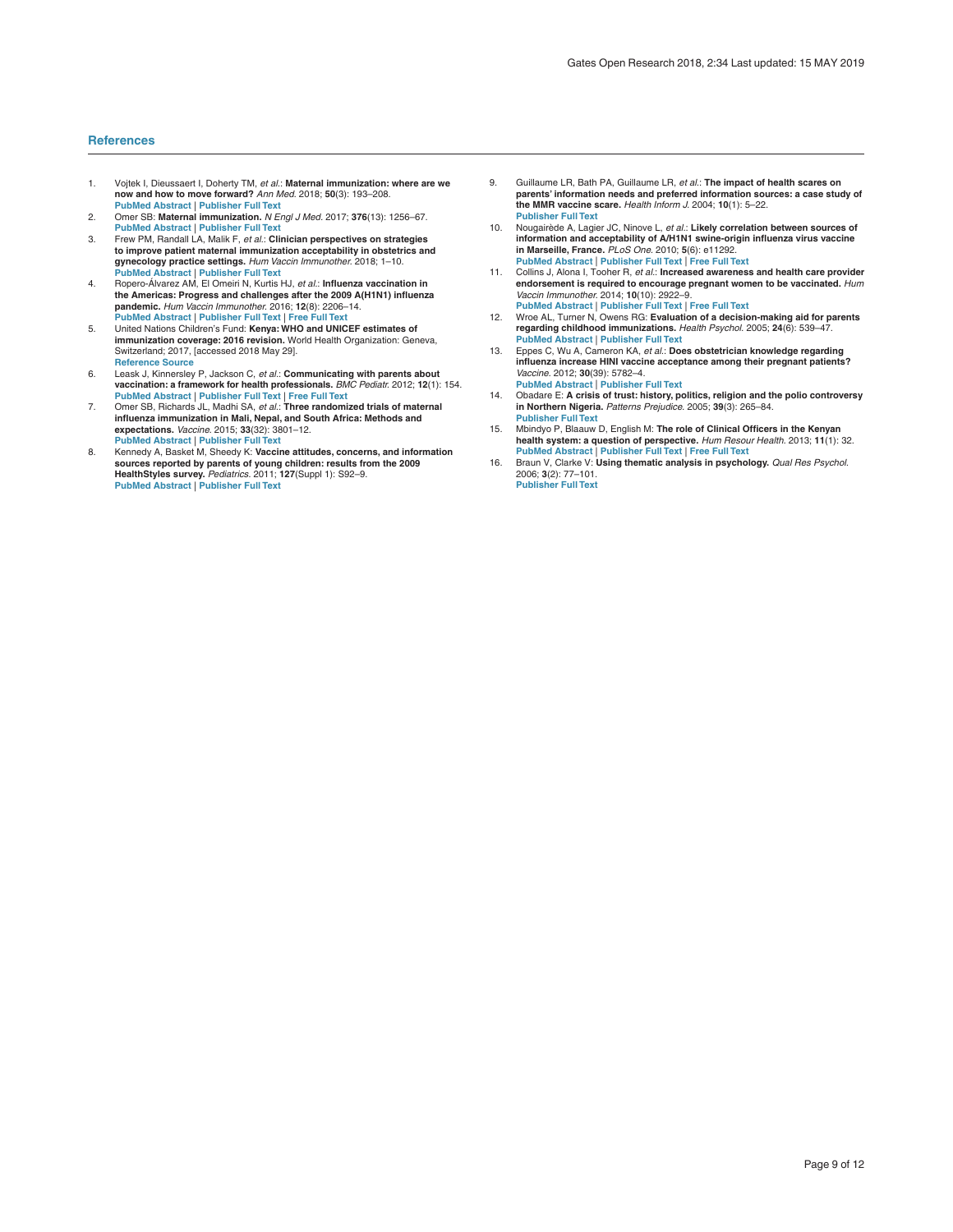# **Open Peer Review**

# **Current Peer Review Status:**

**Version 1**

Reviewer Report 18 October 2018

<https://doi.org/10.21956/gatesopenres.13910.r26624>

**© 2018 Cutland C.** This is an open access peer review report distributed under the terms of the [Creative Commons](https://creativecommons.org/licenses/by/4.0/) [Attribution Licence](https://creativecommons.org/licenses/by/4.0/), which permits unrestricted use, distribution, and reproduction in any medium, provided the original work is properly cited.



# **Clare L. Cutland**

Faculty of Health Sciences, University of the Witwatersrand, Johannesburg, South Africa

This article presents the results of qualitative data collected during semi-structured interviews conducted as part of a large multi-component, mixed methods study, in four regions of Kenya. It aimed to describe issues around acceptance of maternal immunisation and demand creation by health care providers. The article is well written, with clear, concise descriptions of the six major themes which emerged from health care provider interviews. The findings concluded that HCP supported maternal immunisation, including the implementation of new vaccines, and that HCP play an important role in informing patients about availability and benefits of maternal immunisation. Additionally, ongoing training of HCPs and availability of educational resources for patients would be beneficial, as would regular engagement with religious and community leaders.

 This article is important and well timed, and contributes to the small, but expanding pool of data on perceptions about maternal immunisation.

The participants were nurses and clinical officers who work in public and private health provider facilities in both rural and urban areas. Participant choice was good, as nurses and clinical officers have extensive contact with patients, and are able to educate and advise patients. The under-sampling of public health care providers is a limitation, which has been reported by authors.

# **Is the work clearly and accurately presented and does it cite the current literature?** Yes

**Is the study design appropriate and is the work technically sound?**

Yes

**Are sufficient details of methods and analysis provided to allow replication by others?** Yes

**Are all the source data underlying the results available to ensure full reproducibility?**

# **If applicable, is the statistical analysis and its interpretation appropriate?**

Yes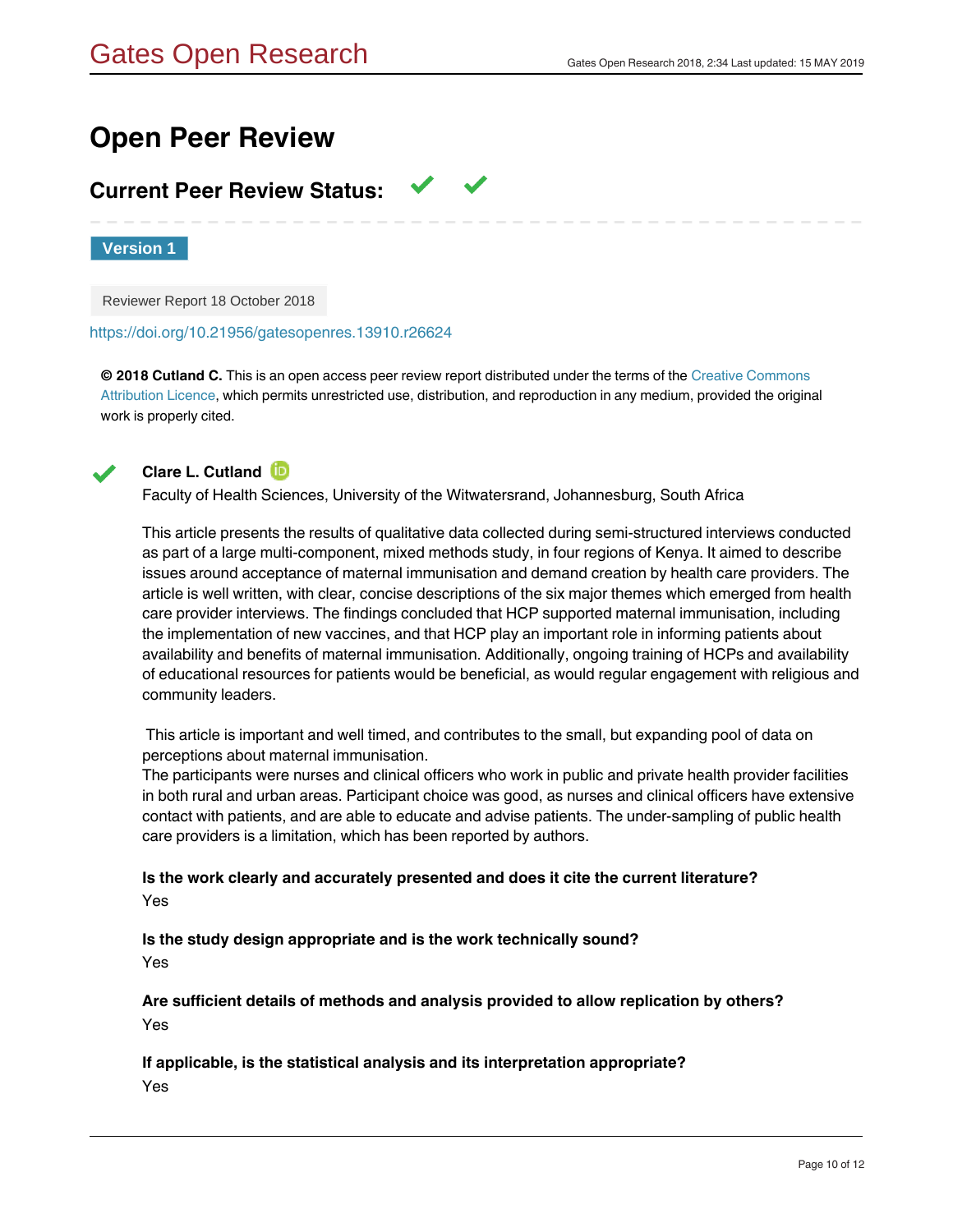# **Are all the source data underlying the results available to ensure full reproducibility?** Yes

**Are the conclusions drawn adequately supported by the results?** Yes

*Competing Interests:* No competing interests were disclosed.

*Reviewer Expertise:* Maternal immunisation, clinical vaccine trials

**I have read this submission. I believe that I have an appropriate level of expertise to confirm that it is of an acceptable scientific standard.**

Reviewer Report 30 July 2018

#### <https://doi.org/10.21956/gatesopenres.13910.r26575>

**© 2018 Freeman P.** This is an open access peer review report distributed under the terms of the [Creative Commons](https://creativecommons.org/licenses/by/4.0/) [Attribution Licence](https://creativecommons.org/licenses/by/4.0/), which permits unrestricted use, distribution, and reproduction in any medium, provided the original work is properly cited.



### **Paul A. Freeman**

Independent Consultant, Seattle, WA, USA

This paper is well presented with good quality methodology and analysis leading on to consistent conclusions. Semi-structured interviews of a convenience sample of facility based nurses and Clinical Officers providing maternal and child health care were conducted according to a standardized interview. It was concluded that provision of standardized evidence-based print materials for patient education in-clinic may improve mothers' knowledge about maternal vaccines. Engagement of religious and community leaders, as well as male decision makers in the household were good recommendations to promote future acceptance of maternal vaccines. However, the discussion could be strengthened by referral to the evidence of the effectiveness of community-based approaches such as household visits by community health workers,women's groups and community outreach from health facilities in the provision of antenatal care and education about attendance for vaccines.( [http://jogh.org/community-based-PHC.htm\)](http://jogh.org/community-based-PHC.htm)

**Is the work clearly and accurately presented and does it cite the current literature?** Partly

# **Is the study design appropriate and is the work technically sound?**

Yes

**Are sufficient details of methods and analysis provided to allow replication by others?** Yes

**Are all the source data underlying the results available to ensure full reproducibility?**

**If applicable, is the statistical analysis and its interpretation appropriate?** Yes